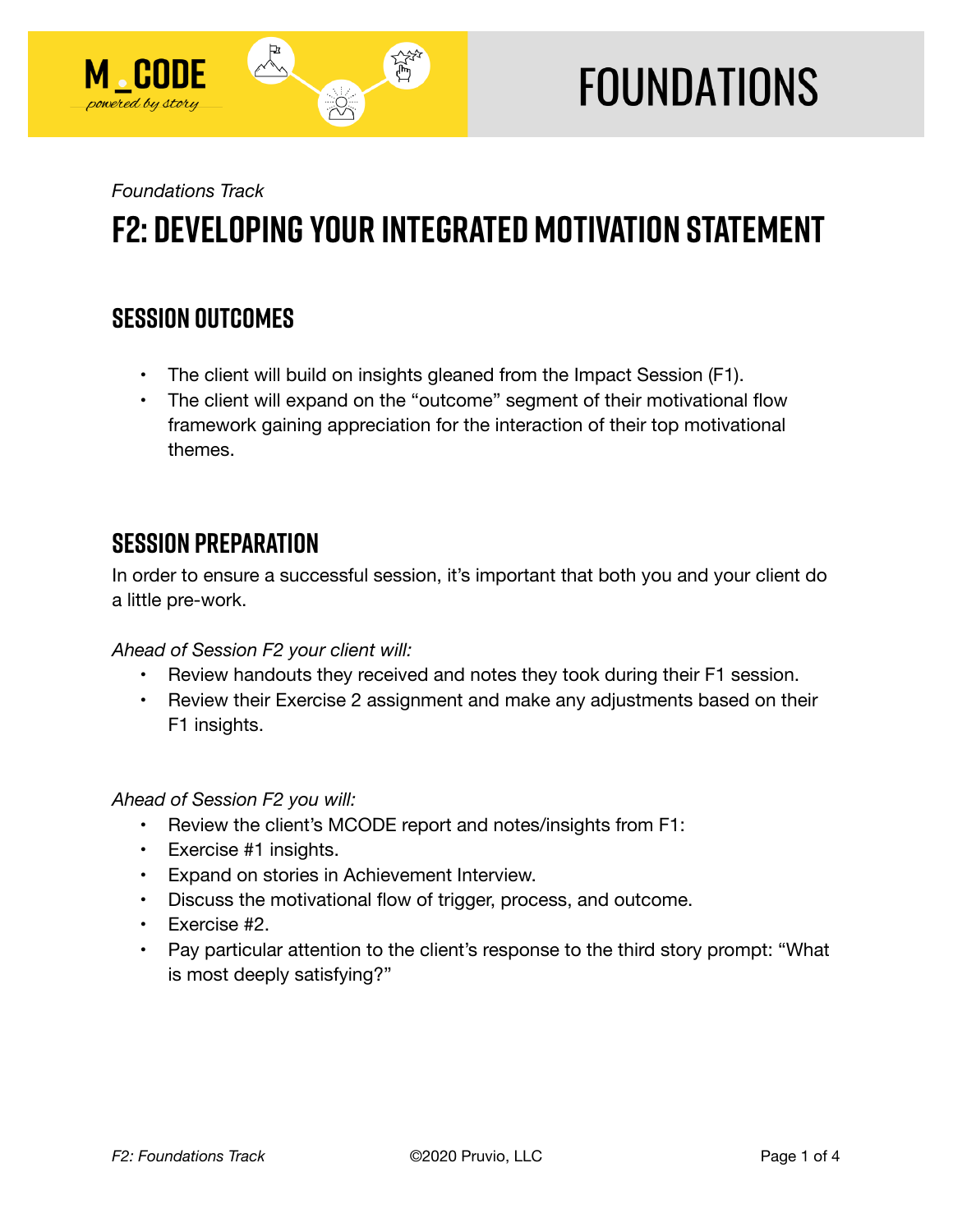## **Communication**

One week ahead of the appointment send an email message similar to this to your client:

*Greetings \_\_\_\_\_\_\_\_,* 

*I'm looking forward to connecting again with you in our second MCODE Foundations Coaching Track session. Our next session is scheduled on \_\_\_\_\_\_ at \_\_\_\_\_\_ [via Zoom (the link is here) or face to face at (address).* 

*Our last session together was the Impact Session and introduced insights from your MCODE Report. In the weeks ahead we will be building on the principles here. We discussed \_\_\_\_\_\_\_, and, in response, you committed to \_\_\_\_\_\_\_\_. Before diving into our main topic, we'll begin our next session by hearing from you––how this commitment is playing out. I look forward to hearing your progress and any questions you have or challenges you've faced.* 

*Our focus for the upcoming session (F2) will be highlighting the "outcome" facet of your motivational flow.* 

*To gain the most from Session F2 I suggest you work through the following preparations:* 

- *Review your report and notes you took during the F1 Session.*
- *Review the three achievement stories you drafted and are recorded in your MCODE report. The productivity patterns embedded in these successes are going to provide a template for future productivity planning.*
- *Review your "trigger–process–outcome" motivational flow from our Impact Session. We will return to again and again in the weeks ahead.*
- *Review Exercise #1 and complete Exercise #2 in the report.*

*I look forward to our time together.* 

*Sincerely,* 

*\_\_\_\_\_\_\_\_\_\_\_\_\_\_\_\_\_\_\_\_\_\_\_\_\_\_ Certified MCODE Practitioner*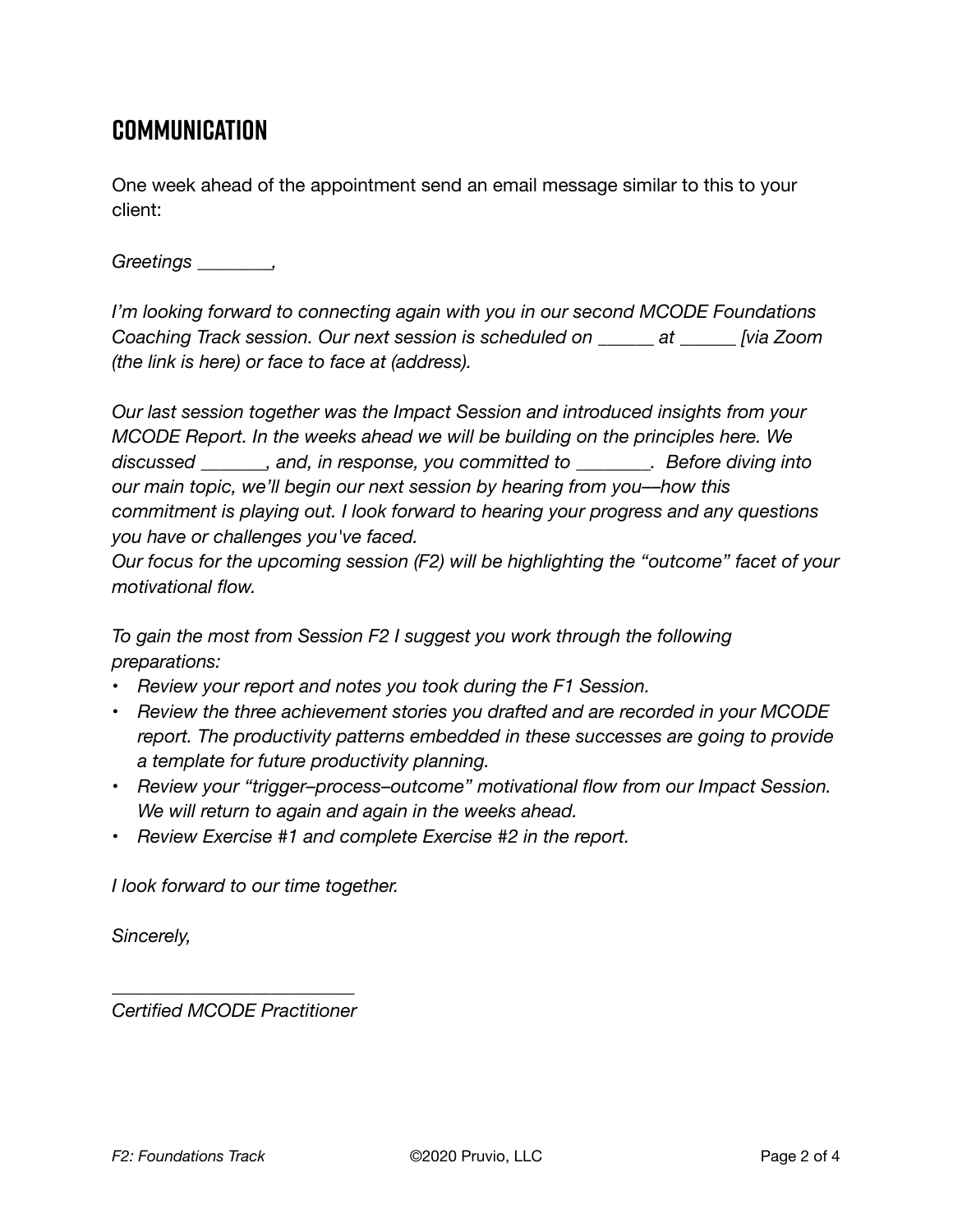## **SESSION OUTLINE**

#### **Meet + Greet [2 minutes]:**

*Practitioner Note: Come with something personal to share with your client (no more than 30 seconds of this 3 minute block). Then ask them to share, and follow up with at least one probing question.* 

**Transition / Accountability [2 minutes]:** "Our last session together introduced insights from your MCODE Report\_\_\_\_\_\_\_\_\_\_\_\_\_\_ , and we discussed \_\_\_\_\_\_\_\_\_\_. In response you committed to \_\_\_\_\_\_\_\_. How is this commitment playing out?" [Client responds].

**Preview [1 Minute]:** "Today we are going to build on the Impact Session insights. The IMPACT Session is built around a basic motivational flow framework of Trigger – Process – Outcome. Today we are going deeper by reviewing in particular the work you did in Application Exercise #2 in the MCODE Report. The primary point today is to help you gain ownership of your motivational *outcome* and to understand it in the context of your entire motivational flow. Your motivational themes which function as trigger and process are also often part of what is most deeply satisfying to you. For this reason we want to spend this entire session focusing on that final aspect – OUTCOME. Your Outcome is really about what you are driving toward. It's where your motivational energy is moving you to and what you find most deeply satisfying.

#### **Content review and Consultative Coaching Conversation [45 minutes]:**

#### **Step One:**

Review: 1) The outcome statement from the impact session. 2) Application Exercise #2 description that your client worked on. Discuss similarities and differences between the two.

**Step Two:** Based on the review, create a new integrated outcome statement as needed using the framework of Exercise #2 and the insights from your discussion so far today.

Reflect back to your client the updated Trigger-Process-Outcome motivational flow based on your conversation.

**Step Four:** Choose the most relevant coaching questions related to outcome from this section: